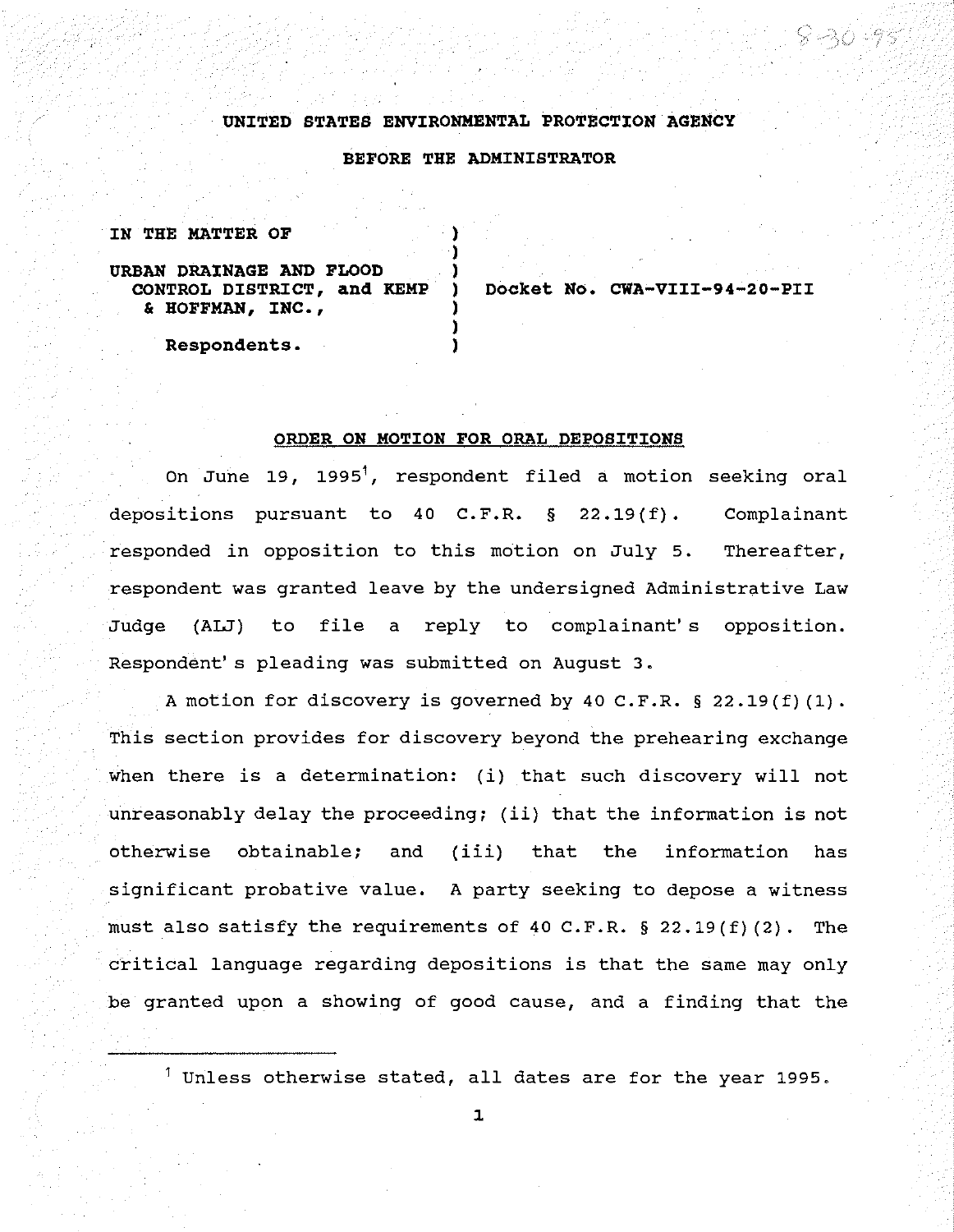information cannot be obtained by "alternative methods,• or that the "relevant and probative evidence may otherwise not be preserved for presentation by a witness at the hearing."

Respondent seeks to depose four witness on the basis that their sworn testimony is necessary for responding to complainant' s partial accelerated decision (PAD) motion. Before turning to the merits of the motion, some initial thoughts are in order. The ALJ has a large amount of discretion in determining discovery issues. Each request is resolved according to the specific circumstances surrounding the case. Discovery can serve many valuable purposes, such as narrowing of issues and expediting the hearing. However, discovery is not a fishing expedition for one party to rely on the other to manufacture evidence for its case.

The first individual respondent seeks to depose is Timothy T. Carey (Carey), Project Manager, U.S. Army Corps of Engineers, Tri-Lakes Project Office, Littleton, Colorado. Carey is scheduled to appear as a witness. His deposition is sought on the grounds that it is needed in order to "inquire into, examine and test" Carey's statements and conclusions in his affidavit, which was submitted in support of complainant' s PAD motion. Respondent further asserts that in the interest of fairness and equity, it should be entitled ·to investigate the "mere conclusions" of this affidavit because no documentary evidence can be located to support those conclusions.

Respondent has failed to demonstrate that good cause exists for taking Carey' s deposition. Before any discovery can be granted, a party must state the nature of the information expected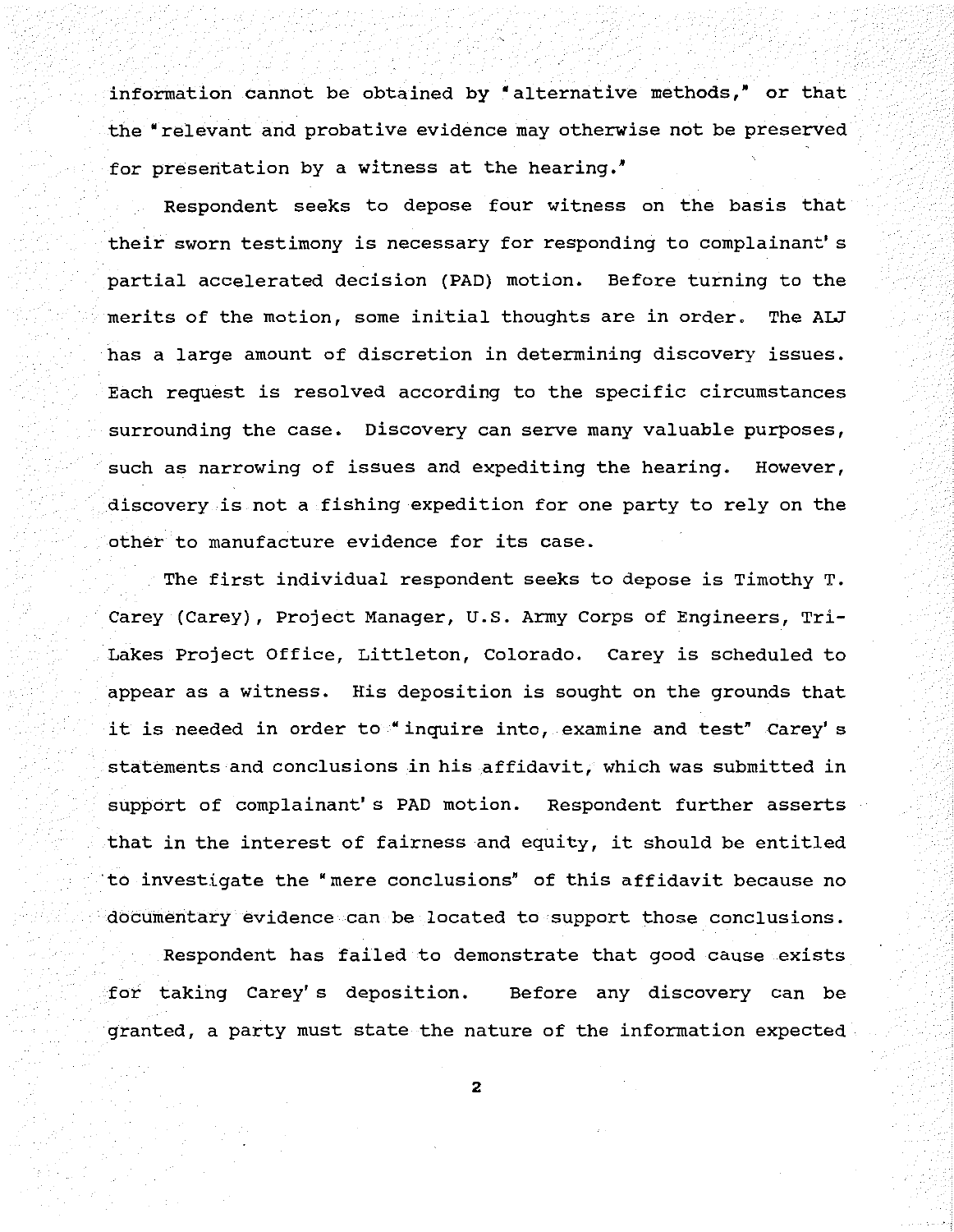to be discovered. 40 C.F.R.  $\S$  22.19(f)(3)(ii). Complainant correctly points out that respondent does not explain what information is sought from Carey other than that it wants to • cross-examine• his statements and conclusions. While respondent need not specify every detail of inquiry, a general nature of the information expected is required. Respondent's pleadings, however, stand mute on this requirement. Instead, it focuses on testing the basis of Carey' s "mere conclusions. • This basis for seeking a deposition simply cannot be viewed with favor under the discovery rules. If respondent disagrees with the conclusions in Carey's affidavit, then it should list its reasons in the opposition to complainant's PAD motion. However, discovery will not be used as scavenger hunt to generate a genuine issue of material fact. Moreover, respondent will have every opportunity to test Carey's conclusions at the hearing, if this proceeding progresses to that stage.

Respondent also seeks to depose John H. Morton, ex-Chief of Regulatory Branch, U.S. Army Corps of Engineers, Omaha, Nebraska; Jerry Folkers, civil Engineering Tech, U.S. Army Corps of Engineers, Omaha, Nebraska; and Douglas J. Clemetson, Chief of Hydrology and Meteorology Section, U.S. Army Corps of Engineers (Corps), Omaha, Nebraska. None of these individuals is listed as a witness. Respondent asserts that it needs to depose the above on the grounds that they have knowledge on: how • headwaters" are determined under Section 404 of the CWA; how the "headwaters" of Coal Creek were determined, along with the supporting documents;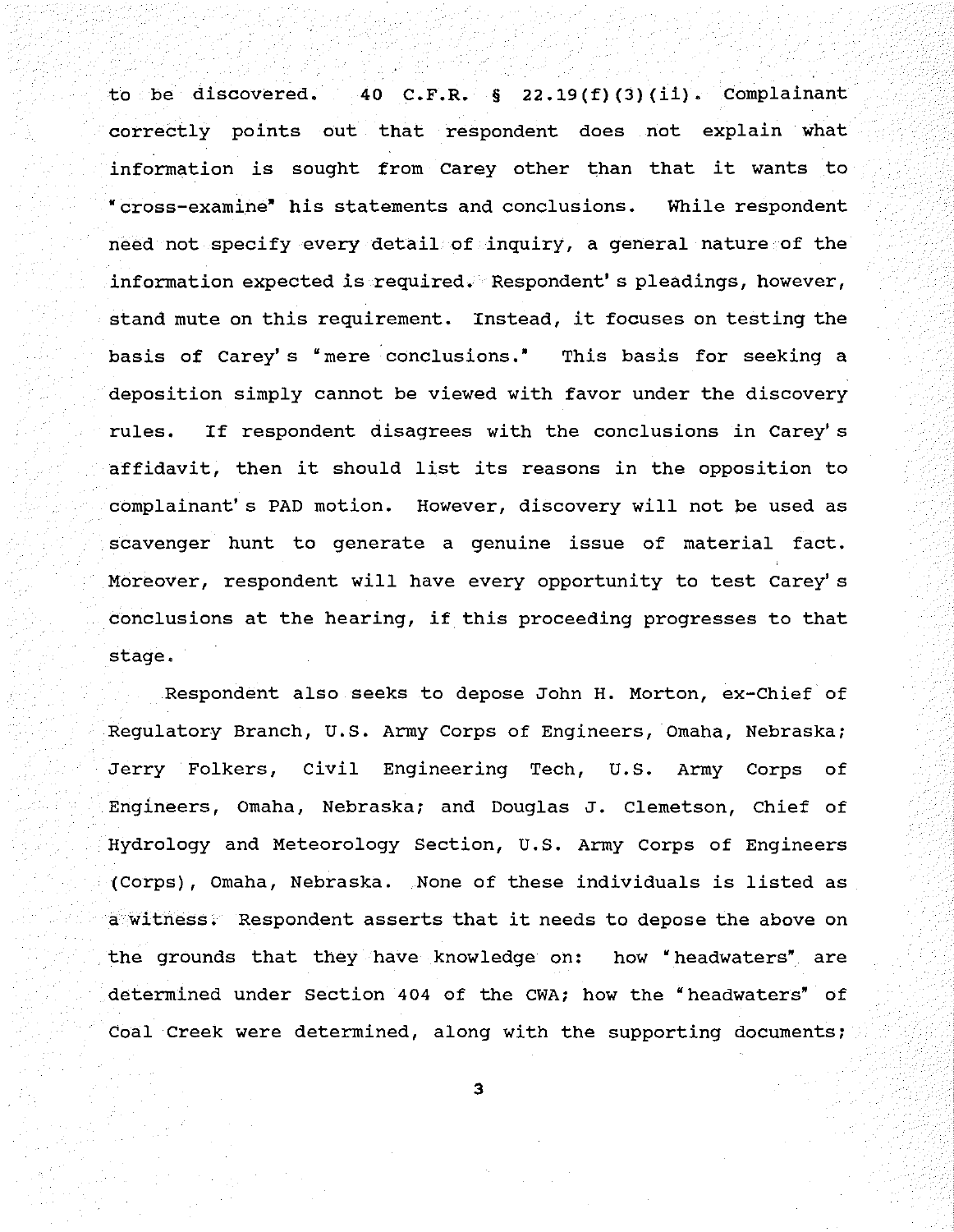and the fact that the Corps does change the • headwaters• on occasion based upon the actual flow of the body of water. It is urged that this information is needed to assess the accuracy of the Corps' "headwaters• determination, and whether or not this determination was arbitrary and capricious.

There can be no doubt that this information on Coal Creek's "headwaters" clearly has significant probative value to respondent' s defense. Both parties acknowledge that the discharges at issue would be allowed under the Corps' Nationwide Permit 26, if the discharges were located above the "headwaters" of Coal Creek.

Despite the significance of this information, respondent' s request fails to surmount the "not otherwise obtainable" hurdle in Section 22.19(f)(1)(ii). First, the regulation in 33 C.F.R. § 330.2(d), explains how "headwaters" are defined for purposes of Section 404 of CWA in sufficient detail. It is found that this regulation speaks for itself, and any deposition is not likely to produce evidence of significant probative value over and above what the regulation already spells out. Second, Carey's affidavit provides the exact location for the "headwaters" of Coal Creek. (Complainant's Mot. for Accelerated Decision, Carey Aff.  $\P$  7.) Respondent has stated that it will produce its own experts to establish a contrary determination for Coal Creek's "headwaters." Third, regarding the documents used to support the "headwaters" determination for Coal Creek, respondent states that its Freedom of Information Act (FOIA) request uncovered no documents. Documents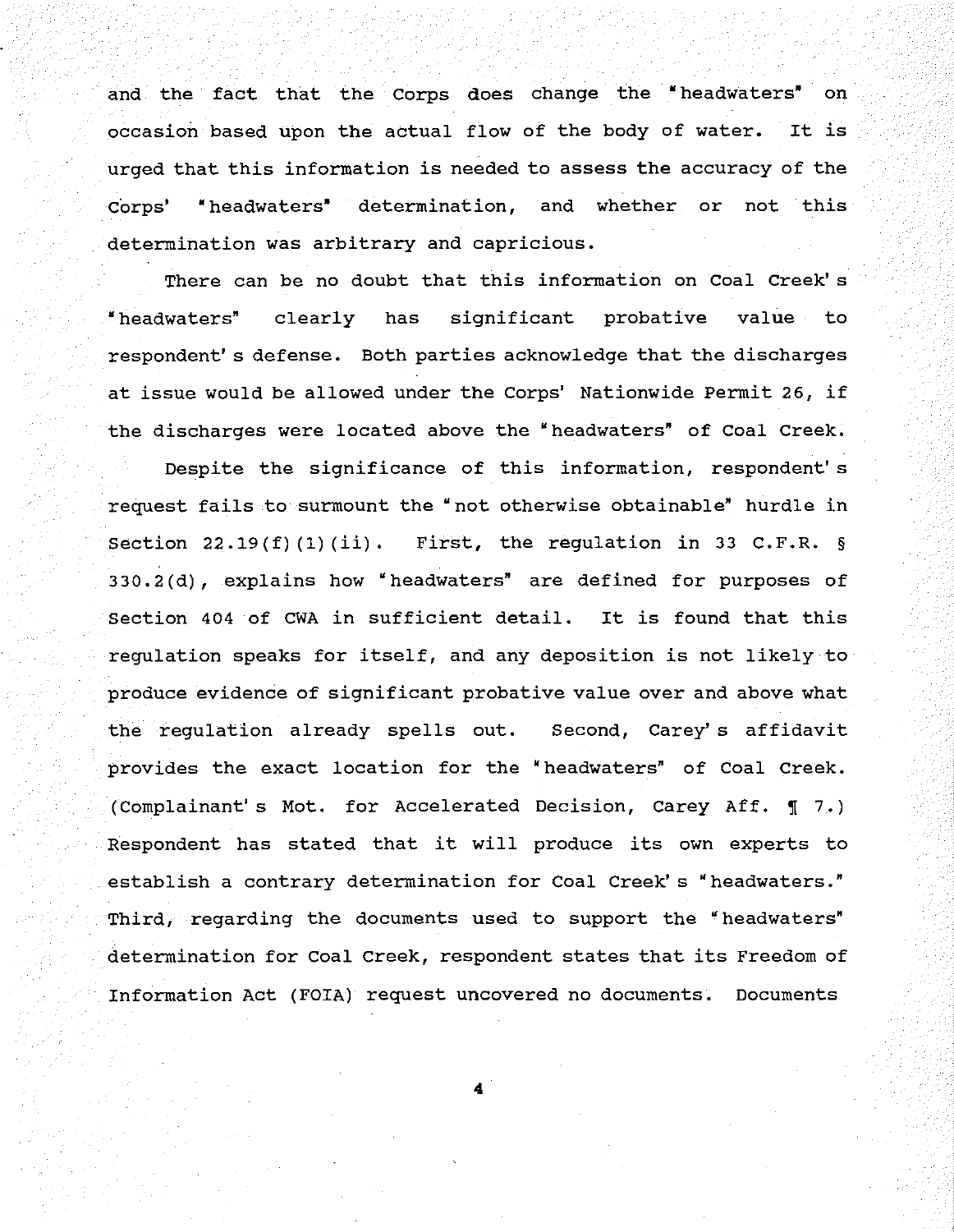cannot fall within the meaning of "not otherwise obtainable" if they do not exist.

Notwithstanding the above finding, it is recognized that the basis for coal Creek' s • headwaters• determination is crucial to respondent' s defense. Complainant' s PAD motion asserts that respondent' s discharges were not exempt from obtaining a permit because these discharges were downstream from the "headwaters" of Coal Creek. This allegation is based upon Carey's affidavit. Considering respondent's empty-handed FOIA result, respondent's ability to prepare its defense is dependent on discovering the basis supporting the Coal Creek "headwaters" determination from Corps' personnel. Therefore, a compelling case for further discovery exists. However, respondent simply has not demonstrated that the desired information cannot be obtained by other means or that this pertinent information will not be preserved by a witness at the hearing as required by Section  $22.19(f)(2)(i)$ , (ii). In fact, Carey's expected testimony will cover information on location of the "headwaters• of Coal Creek, and other matters relating to the Corps' regulations. Nonetheless, where no documents are purported to exist, equitable considerations demand that information on this subject is necessary for preparing its defense to the PAD motion, where potential liability is at stake. Further, in the event that this matter proceeds to hearing, then further discovery will serve to narrow, simply and clarify this key issue. It is concluded that respondent may seek to obtain the desired information by serving interrogatories on Carey, since the same is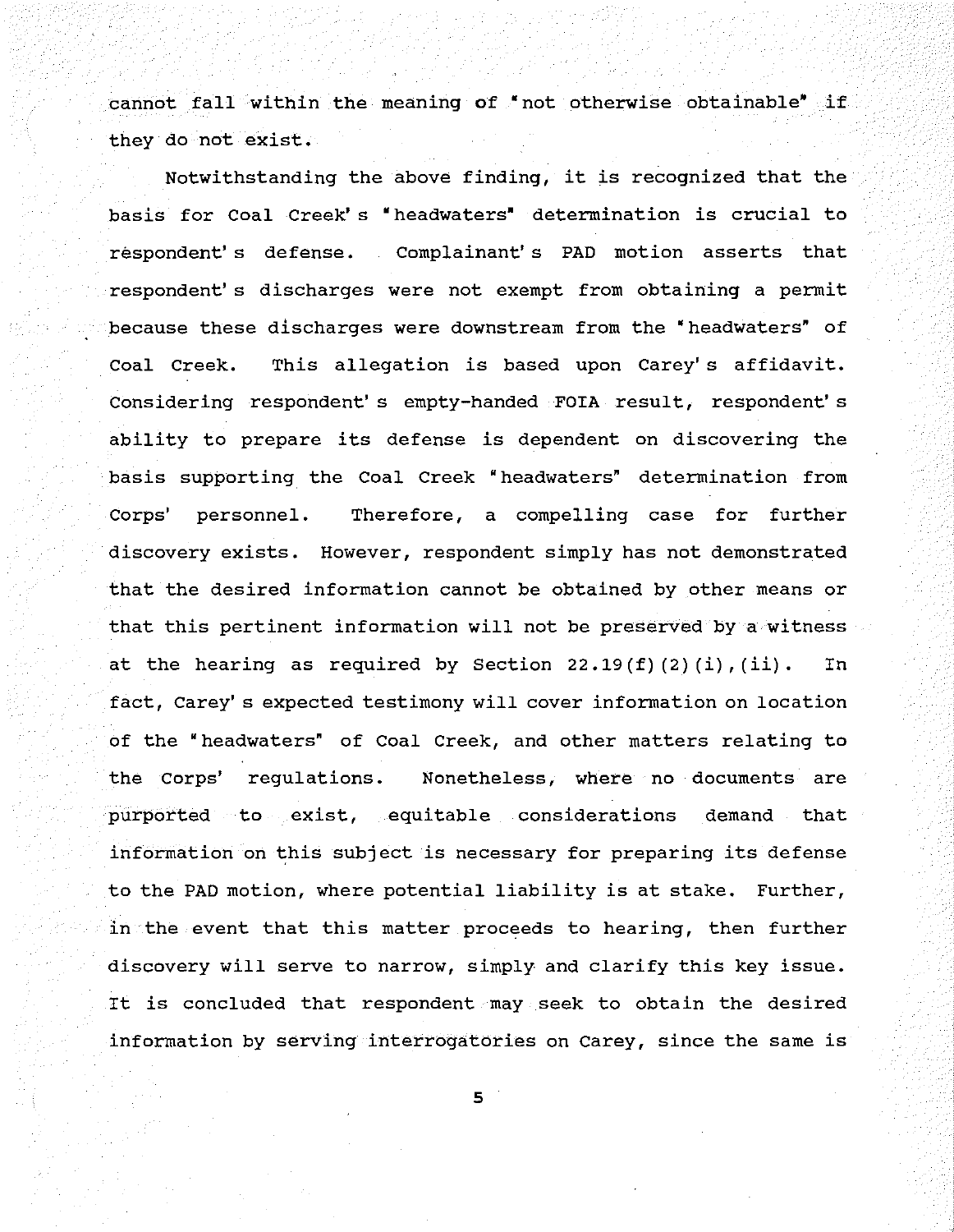scheduled to testify on this issue at hearing, and complainant relies on his affidavit to establish the Coal Creek "headwaters" determination.

**IT IS ORDERED** that:

1. Respondent's motion for oral depositions be **DENIED.** 

2. Respondent may serve interrogatories on Timothy T. Carey, limited to the underlying basis supporting the "headwaters" determination of Coal Creek. Further, the interrogatories shall not exceed 30 in number, and shall be served within *30* days of the service date of this order. The response shall be 30 days from the service date of same.

audu hyden

Frank W. Vanderheyden Administrative Law Judge

Dated: Alequet 31, 1995